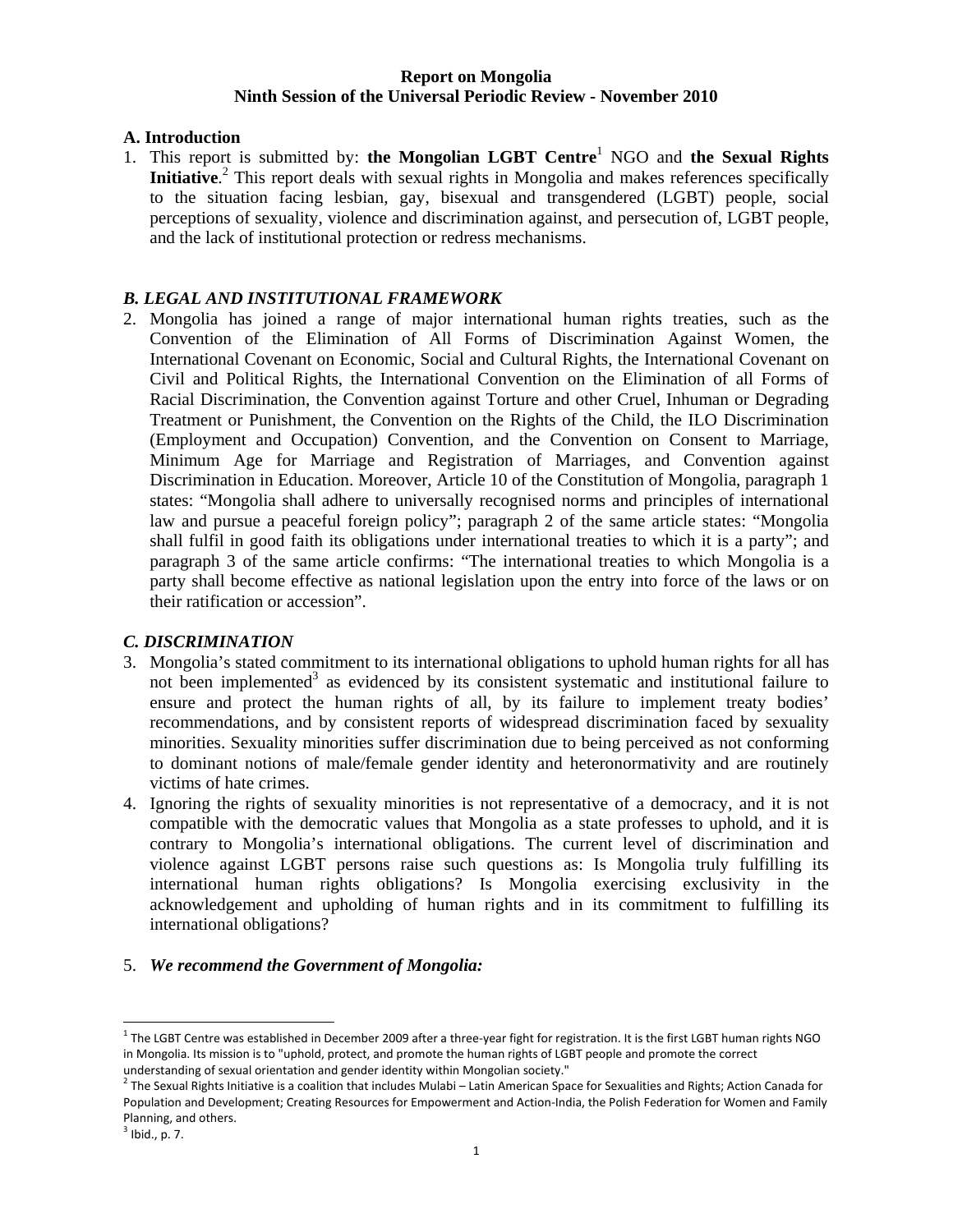- 6.1 Enacts an anti-discrimination law that explicitly reflects non-discrimination based on sexual orientation and gender identity/expression to provide effective legal protection for sexuality and other – ethnic, religious, linguistic – minorities in Mongolia, and establishes a mechanism of anti-discrimination law enforcement through specifically assigned and mandated offices in accordance with Article 1 of the Universal Declaration of Human Rights.
- 6.2 Enacts anti-hate crime law to protect minorities from hate crimes, ensure privacy and confidentiality of information, emphasise education and conciliation, and provide for speedy and effective criminal, administrative and civil remedies.

## *D. RIGHT TO LIFE, LIBERTY AND SECURITY OF PERSONS*

- 6. Testimonies gathered from the Mongolian LGBT community suggest widespread and pervasive harassment and persecution of LGBT persons by the General Police Department and the General Intelligence Agency. This includes covert surveillance of known LGBT persons, keeping files on known LGBT persons, monitoring LGBT social events and photographing/filming those in attendance, phone-tapping, arbitrary arrests, intimidation, threats, and physical and sexual assaults on LGBT persons while in custody.
- 7. Evidence gathered from the Mongolian LGBT community suggests that sexual violence against lesbian and bisexual women in particular and against transgendered persons is commonplace when their sexuality and/or gender identity has become known or is suspected. The Government of Mongolia has consistently failed to protect or provide protection mechanisms for those at risk, which constitutes discriminatory treatment and a violation of the state's obligation to ensure that all women, without exclusion, are afforded equal protection from gender-based violence.
- 8. Familial violence physical and psychological (threats, taunts, ostracism) is the most common form of violence facing LGBT persons in Mongolia, and generally occurs when a person's sexuality and/or gender identity has become known or is suspected. So prolific is the societal prejudice and hatred against LGBT persons that very few LGBT persons have escaped some degree of familial harassment or violence when their sexual orientation has become known.

## 10**.** *We recommend the Government of Mongolia to:*

- 10.1 Ensure through legislation equal protection for sexuality minorities who are victims of hate crimes and violence.
- 10.2 End its surveillance of LGBT persons simply on the basis of their sexual orientation and/or gender identity and disclose the criteria on which persons within Mongolia may be surveilled as such surveillance interferes with LGBT persons' right to privacy, life, liberty and security both directly and indirectly.
- 10.3 Undertake concrete measures to end to the actions of the General Police Department and the General Intelligence Agency that involve intimidation and discrimination against LGBT, considering that such actions constitute grave human and civil rights violations.<sup>4</sup> These include conducting training in non-discrimination issues and undertaking awareness-raising campaigns in order to promote non-discrimination based on sexuality.
- 10.4 Provide continued training for the law enforcement and judicial sectors on the prevalence of sexual and gender-based violence against LGBT persons and codify their obligation to uphold non-discriminatory and inclusive practices, including the preservation of dignity and confidentiality, in their dealings with such victims of sexual abuse.

 Amend the 2004 Domestic Violence Law to include specific references to domestic violence against LGBT persons, providing legal redress for LGBT persons who are victims of familial violence.

 $4$  See also CEDAW, General Recommendation 19, paragraph 9:

http://www.un.org/womenwatch/daw/cedaw/recommendations/recomm.htm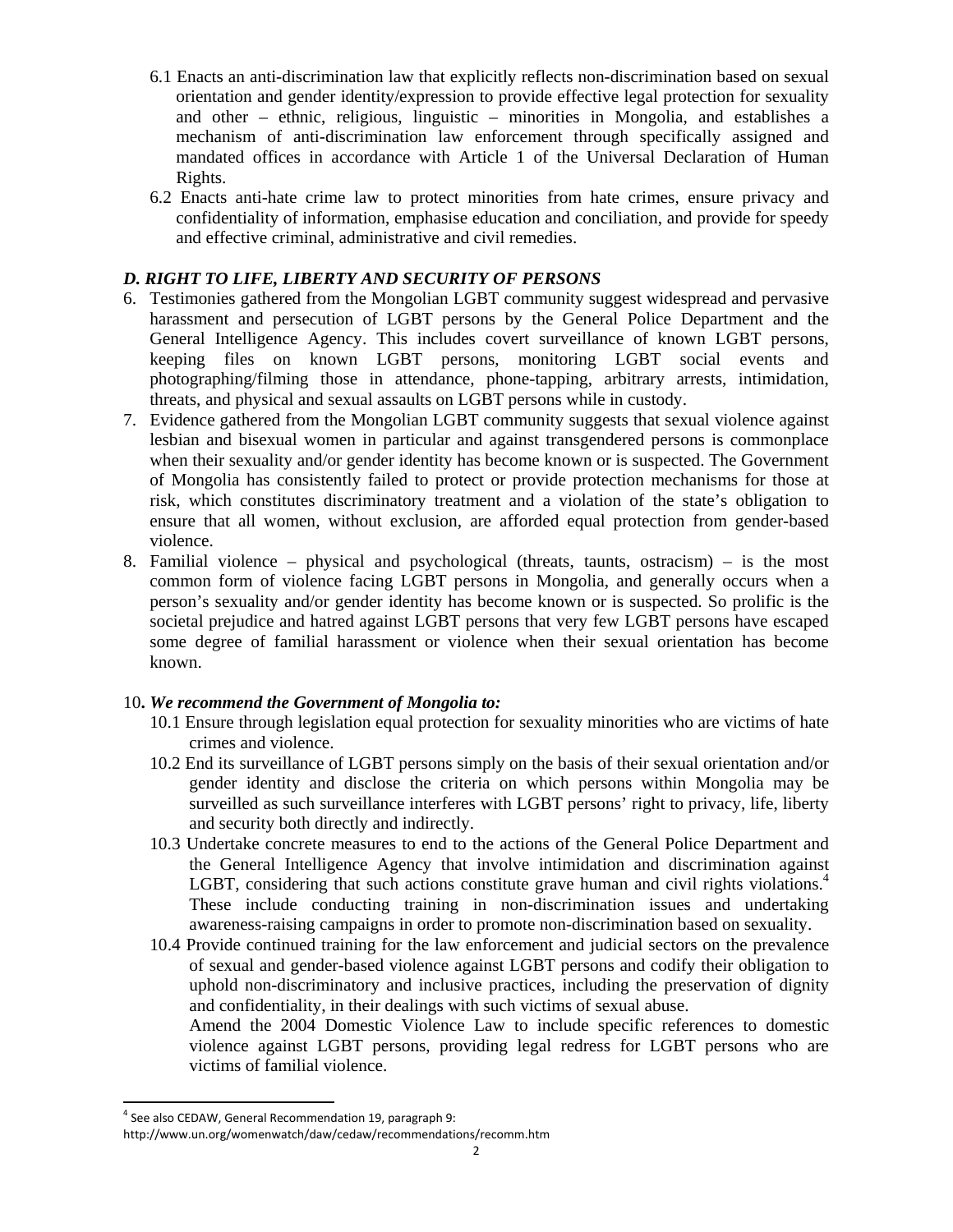10.5 Provide social services and support for sexuality minorities who are victims of familiar violence, including the provision of state protective shelters for victims, medical care and psychological counselling.

## *E. RIGHT TO FREEDOM OF ASSOCIATION AND PEACEFUL ASSEMBLY*

- 11. The submitting NGO, the Mongolian LGBT Centre, first filed for registration as a nongovernmental organisation with a mandate to work for the human and civil rights of LGBT persons in Mongolia with the Ministry of Justice and Home Affairs in February 2007. However the application was not received because of the NGO's name, LGBT Centre. The refusal to accept the documentation was verbally explained to be because the words "lesbian", "gay", "bisexual" and "transgender" were not Mongolian and needed to be approved by the Linguistics Institute of the Mongolian Academy of Sciences, despite the submission of a letter together with the documentation that "lesbian", "gay", "bisexual" and "transgender" were internationally accepted terminology.
- 12. The LGBT Centre again applied for registration in early 2009, at which time the registration of NGOs was no longer under the mandate of the Ministry of Justice and Home Affairs but with the Legal Entities Registration Authority. The LERA officially denied the NGO's registration on 23 June 2009 in a letter that said: "The name "Lesbian, Gay, Bisexual and Transgender Centre" has a meaning that conflicts with Mongolian customs and traditions and has the potential to set the wrong example for youth and adolescents". The LGBT Centre was eventually registered on December 16, 2009, after interventions from the Office of the President of Mongolia and the National Human Rights Commission of Mongolia.
- 13. Existing NGOs in Mongolia who work with gay and bisexual men were also denied the right to include a mandate for working for the human rights of sexuality minorities in their bylaws at the time of their registration, leaving them with only a mandate to work on MSM health issues.

### 14. *We recommend the Government of Mongolia to:*

14.1 Ensure the full enjoyment of freedom of association and peaceful assembly for sexuality minorities, and create an environment in which this is accessible without requirements that are tantamount to nullifying this right.

## *F. RIGHT TO WORK*

15. Evidence gathered from the LGBT community suggests widespread discrimination in the workplace in both the private and public sectors, and that both sectors are actively engaged in the overt violation of LGBT persons' right to work. Many LGBT persons have reported harassment, bullying, intimidation and ostracism at workplace, and even loss of jobs, when their sexuality and/or gender identity has become known or is suspected.<sup>5</sup>

#### 16. *We recommend the Government of Mongolia:*

16.1 Fulfil its international obligation under ILO Convention 111 and guarantee nondiscrimination based on sexual orientation and/or gender identity in the workplace, including both private and public institutions, and ensure that the government and the private sector develop codes of conduct regarding sexuality minorities that translate human rights principles into codes of professional responsibility and practice, with accompanying mechanisms to implement and enforce these codes.

## *G. RIGHT TO EDUCATION AND FREEDOM OF INFORMATION*

17. The culturally pervasive notion of heteronormativity is implicit in the state education system, which serves to reinforce ignorance about social diversity, and specifically about LGBT persons, and implicitly promotes stereotypical perceptions of sexuality and LGBT people and

<sup>&</sup>lt;sup>5</sup> Nyamdorj A, Garner R, 2008, "The Status of Lesbian and Bisexual Women and Transgendered Persons in Mongolia", shadow report for the 42nd CEDAW Committee Session, p. 12.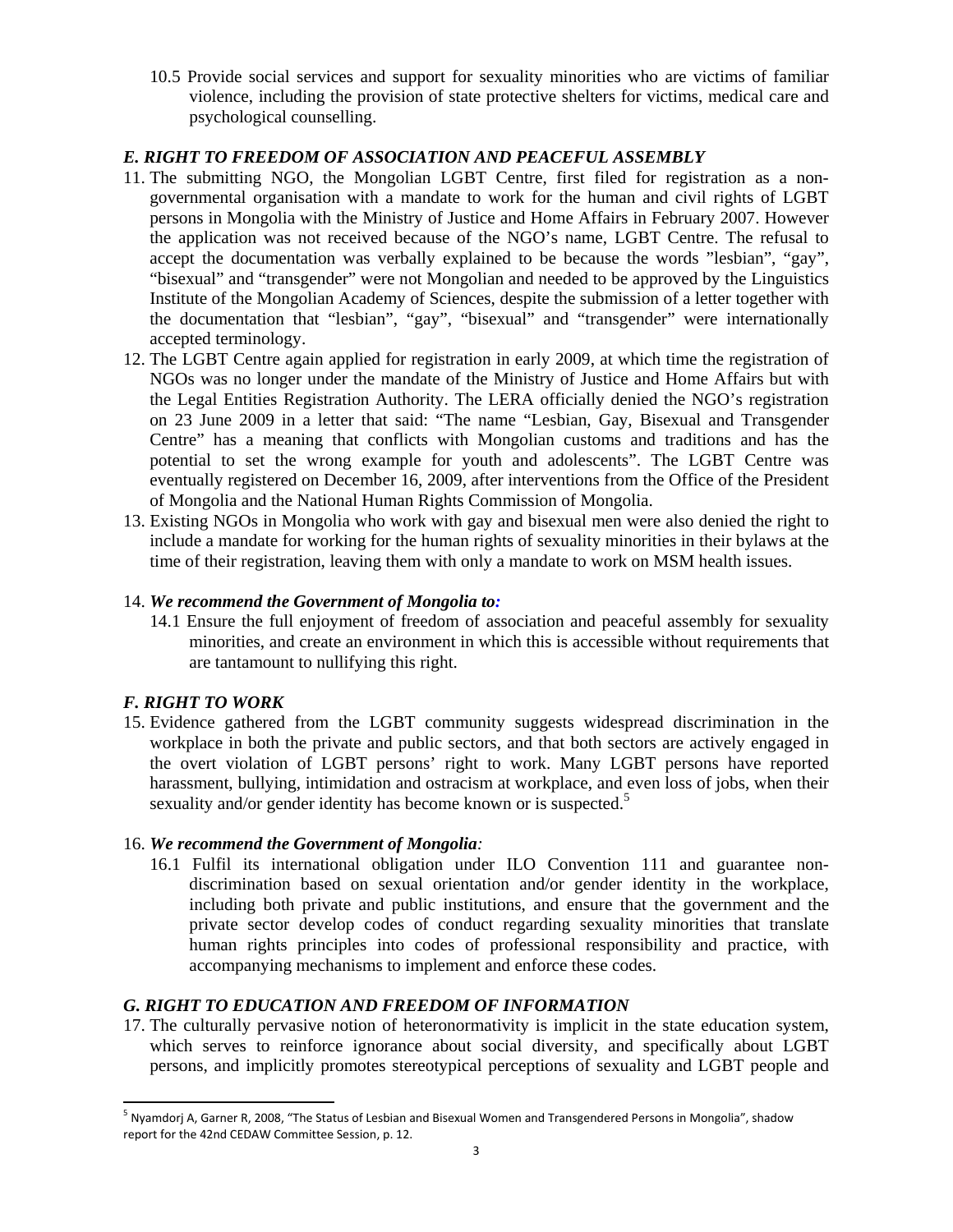reflects a lack of understanding of their fundamental human rights. With the exception of the Sexual and Reproductive Health secondary school textbook, in which the lives of three gay people are outlined, the secondary-school education curriculum does not carry comprehensive information regarding sexuality and sexual orientation.

## 18. *We recommend the Government of Mongolia:*

- 18.1 Review the secondary education and teacher training curricula in order to mainstream human rights, with particular attention paid to the inclusion of a wide concept of sexuality, paying special attention to sexuality minorities and their social and legal issues so as to promote a supportive and enabling environment in which LGBT youth may study in line with their right to receive education and information.
- 18.2 Introduce a universal non-discrimination policy inclusive of sexual orientation and gender identity/expression at all educational institutions to ensure a safe educational environment for LGBT youth to develop and express themselves without fear of retribution by faculty or peers.

# *H. RIGHT TO AN ADEQUATE STANDARD OF LIVING*

19. The deeply rooted prejudice against LGBT persons severely impacts on their ability to live wherever they choose, and to live together in relationship with their partners. Testimonies gathered from the LGBT community depict that LGBT persons are discriminated against in the housing sector and are denied housing or evicted if it is suspected they are from the LGBT community or are cohabiting with their partners. If LGBT persons choose to cohabit, they do so under the pretext of being friends, relatives or co-workers.

## 20. *We recommend the Government of Mongolia:*

20.1 Adopt an anti-discrimination law that promotes a supportive and enabling environment for sexuality minorities, must address the underlying societal prejudices and inequalities, and provide social services and support for sexuality minorities who are evicted from their homes.

# *I. RIGHT TO ENJOYMENT OF THE HIGHEST ATTAINABLE STANDARD OF HEALTHCARE*

- 21. Evidence gathered from the Mongolian LGBT community suggests is a lack of understanding of sexualities minorities among healthcare providers and a lack of understanding of the attendant physical and psychological problems the LGBT community face as a result of sexuality-related trauma. Many LGBT persons feared that the disclosure of their sexuality to health-service providers would lead to ridicule, outright dismissal, a denial of services or further reporting of their sexuality to other government authorities.
- 22. There are testimonies among the LGBT community members that sexual orientation and gender identity/expression are always misunderstood as a psychiatric disorder or addiction, and that community members whose parents sought help from psychiatrists were treated as psychiatric patients.
- 23. Evidence also indicates a high suicide rate among the LGBT community, particularly among LGBT youth, that is generally related to confusion about sexuality and ostracism on the basis of their sexual orientation and/or gender identity. The problem is compounded by a lack of counselling services for LGBT persons, meaning there is no psychological support for at-risk community members. The lack of understanding of the realities of life for the LGBT community, the heteronormative framework of the health sector and the lack of information within the sector itself in relation to the physical and psychological wellbeing of LGBT persons results in LGBT persons being denied access to complete medical care.

## 24. *We recommend the Government of Mongolia:*